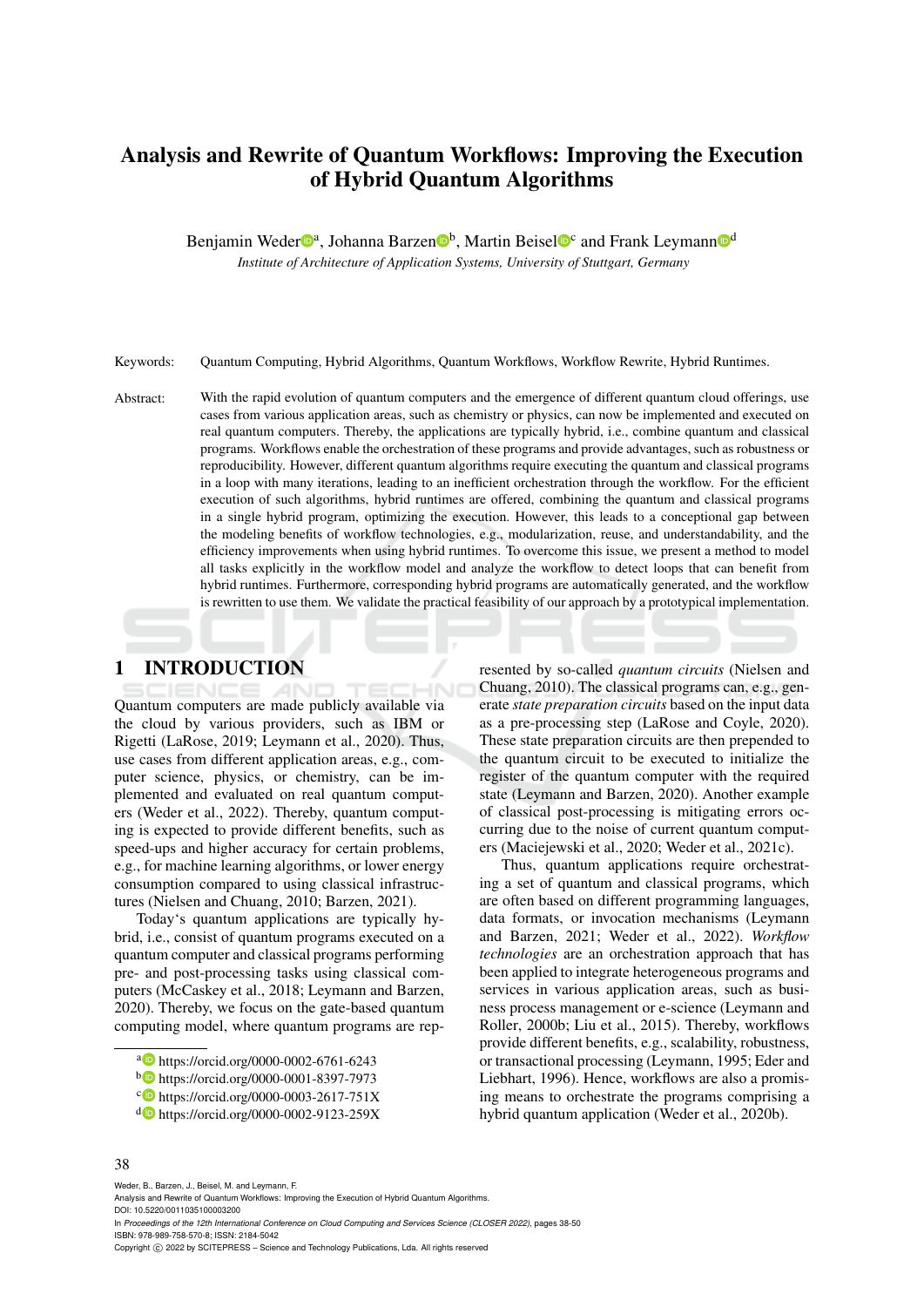However, various quantum algorithms require the interleaved execution of quantum and classical programs until a certain condition is met (McClean et al., 2016). With a high number of iterations, the orchestration by the workflow is getting inefficient, as it has to pass the control and data between the programs in each iteration (Leymann and Barzen, 2021). Efficient execution of these algorithms can be ensured by *hybrid runtimes* (Vietz et al., 2021) – an emerging type of runtime enabling the upload of quantum and classical programs together as so-called *hybrid programs*.

In this paper, (i) we introduce a method to enable the modeling of all tasks implementing hybrid quantum algorithms in the workflow model while increasing the efficiency through hybrid runtimes. Hence, instead of implementing a single hybrid program comprising all tasks and invoking it by the workflow, the modularity is retained, increasing the reuse and understandability. However, to benefit from the advantages of hybrid runtimes, (ii) we automatically analyze the workflow model to find suitable optimization candidates, generate corresponding hybrid programs, and rewrite the workflow to invoke them. To prove the practical feasibility of our method, (iii) we present a prototypical implementation based on the *MODULO framework* (Weder et al., 2021a) and *Qiskit Runtime*, a hybrid runtime provided by IBM (IBM, 2021c). Finally, (iv) we showcase the analysis and rewrite method based on an exemplary quantum workflow.

The remainder of the paper is structured as follows: In Section 2, fundamentals and the problem statement are described. Then, Section 3 presents the method to model quantum workflows independent of a certain runtime, as well as their automated analysis and rewrite to improve the execution of hybrid algorithms. In Section 4, the prototype implementing the presented method is introduced. Subsequently, Section 5 validates the method with a case study, and Section 6 evaluates its performance. Section 7 discusses possible extensions, as well as consequences regarding the monitoring and analysis of quantum workflows. Finally, the related work is discussed in Section 8, and Section 9 concludes the paper.

# 2 FUNDAMENTALS & PROBLEM STATEMENT

In the following, we introduce fundamentals about hybrid quantum algorithms and hybrid runtimes. Furthermore, the need for workflow technology to orchestrate the different software artifacts implementing a quantum application is motivated. Finally, we present the problem statement of this work.

#### 2.1 Hybrid Algorithms & Runtimes

Today's quantum computers provide a limited number of qubits and are affected by noise from different sources, restricting the number of operations that can be successfully executed (Leymann and Barzen, 2020). Therefore, they are often referred to as *Noisy Intermediate-Scale Quantum (NISQ)* devices (Preskill, 2018). Due to these limitations, different quantum algorithms, such as the *HHL algorithm* (Harrow et al., 2009) for solving linear systems of equations, can currently not be executed on practically useful problems (Leymann and Barzen, 2020).

To overcome this issue and to already benefit from quantum computing during the NISQ era, so-called *hybrid algorithms* are used (Leymann and Barzen, 2021; Weder et al., 2022). Hybrid algorithms split the computational tasks and distribute them over quantum and classical computers (Weigold et al., 2021). The goal of this splitting is to derive shallow quantum programs using only a small number of qubits and operations (Cerezo et al., 2021). Thus, they can be successfully executed on today's quantum computers, with their short decoherence times and high error rates (Salm et al., 2020; Preskill, 2018). Different hybrid algorithms also require executing the quantum and classical programs in a loop (Mc-Clean et al., 2016). Examples relying on this approach are the *quantum approximate optimization algorithm (QAOA)* (Farhi et al., 2014), which can be used for solving various optimization problems, or the *variational quantum eigensolver (VQE)* (Kandala et al., 2017) to determine eigenvalues of a matrix.

Queue-based access to quantum computers is unsuitable when executing hybrid algorithms comprising a loop of quantum and classical processing (Leymann and Barzen, 2021; Karalekas et al., 2020). This results in submitting a request to the queue in each iteration, increasing the latency of the hybrid algorithm significantly. Instead, access to the quantum computer has to be reserved for the whole duration of the loop, which different quantum hardware providers enable by booking a corresponding time slice (LaRose, 2019). However, the data must still be transmitted between the quantum and the classical programs, e.g., executed on a user device or some cloud offering, in each iteration, increasing the latency (IBM, 2021a). To avoid this, new offerings are emerging, such as the *Qiskit Runtime* (IBM, 2021c) or *Amazon Braket Hybrid Jobs* (AWS, 2021), to which we refer to as hybrid runtimes. Hybrid runtimes allow uploading the quantum and classical programs of a hybrid algorithm together for execution. Then, the classical programs are provisioned close to the used quantum computer, and the communication between them is optimized.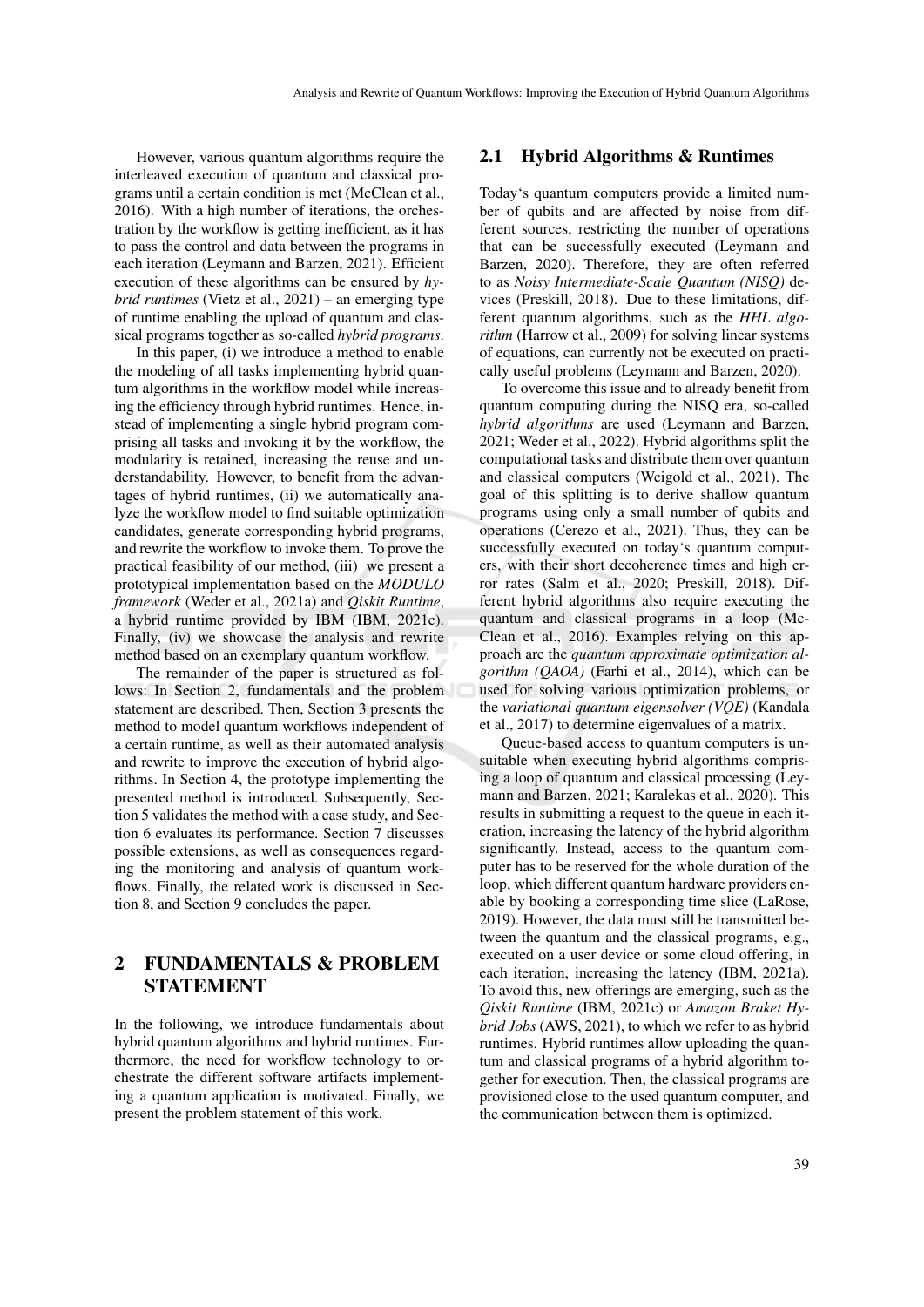

Figure 1: Quantum workflow executing a variational quantum algorithm (adapted from (Vietz et al., 2021)).

### 2.2 Quantum Workflows & QuantME

The different programs implementing a hybrid algorithm have to be orchestrated and required data must be passed between them (Weder et al., 2021a). Further, quantum applications may comprise multiple hybrid algorithms and additional classical programs independent of a quantum algorithm, e.g., loading data from a database or interacting with the user (Weder et al., 2022). An example can be found in Leymann and Barzen (2021). By utilizing workflow technologies to orchestrate the programs, quantum applications can benefit from their advantages, such as robustness, scalability, or the possibility to interrupt the execution (Ellis, 1999; Leymann and Roller, 2000b). Thereby, the collection of required activities, their partial order, and the data flow between them is specified in a *workflow model*. This workflow model can be uploaded to a workflow engine for execution.

However, the modeling of quantum workflows is complex and requires quantum-specific expertise, as well as knowledge about workflow technologies (Vietz et al., 2021; Weder et al., 2022). Furthermore, existing workflow languages, such as *BPMN* (OMG, 2011) or *BPEL* (OASIS, 2007), do not incorporate explicit modeling constructs for the different frequently occurring pre-processing, quantum program execution, and post-processing tasks with their specific characteristics (Weder et al., 2021a). To ease the modeling of these tasks and to increase the reuse of their implementations, we introduced the *quantum modeling extension (QuantME)* (Weder et al., 2020b), which can be applied to various imperative workflow languages. QuantME incorporates new modeling constructs for different tasks, e.g., the *data preparation task*, generating a state preparation circuit depending on the input data (LaRose and Coyle, 2020), or the *quantum circuit execution task*, executing a quantum circuit. All QuantME modeling constructs define a set of configuration properties, which can be used to customize them, e.g., by specifying which encoding to use to generate the state preparation circuit.

In Figure 1, an exemplary quantum workflow implementing the general structure of a so-called *variational quantum algorithm (VQA)*, such as VQE, is shown (Cerezo et al., 2021). VQAs are special kinds of hybrid algorithms relying on a parameterized quantum circuit, called *ansatz*, for which the parameters are optimized in each iteration of quantum and classical processing (Sim et al., 2019; Weigold et al., 2021). The quantum workflow starts when a message with the input data is received. Then, it initializes the algorithm by loading the ansatz and calculating the initial parameters. Afterwards, the hybrid loop is entered, executing the ansatz on a quantum computer and evaluating the cost function encoding the solutions of the problem to solve with the retrieved results. If the costs converge to an optimum or another termination condition is met, the workflow returns the result to the user. Otherwise, the next iteration is entered by optimizing the parameters based on the previous results.

## 2.3 Problem Statement

As described in the previous section, quantum applications can be modeled using workflows to benefit from their advantages. In addition to the advantages already discussed, their graphical notation also eases the understanding of implemented hybrid algorithms, even for non-quantum experts. Further, they increase the modularization by splitting the functionality into independent services. Hence, the implementations of the tasks can easily be exchanged, e.g., to test another optimizer in the example from Figure 1. However, the orchestration of loops consisting of quantum and classical processing by the workflow is inefficient. Instead, the workflow should be automatically analyzed and rewritten to use hybrid runtimes for the execution of such hybrid loops. Thus, our main research question (RQ) for this work can be formulated as follows:

RQ: *"How can workflows implementing hybrid algorithms be modeled independently of the runtime to use and automatically be analyzed and rewritten to benefit from hybrid runtimes?"*

We are addressing the RO by splitting it into the following questions tackling the two main challenges:

Sub-RQ 1: *"How can workflows be analyzed to detect hybrid loops, which can be executed more efficiently using hybrid runtimes?"*

Sub-RQ 2: *"How can programs for hybrid runtimes automatically be generated based on such loops, and workflows be rewritten to use them?"*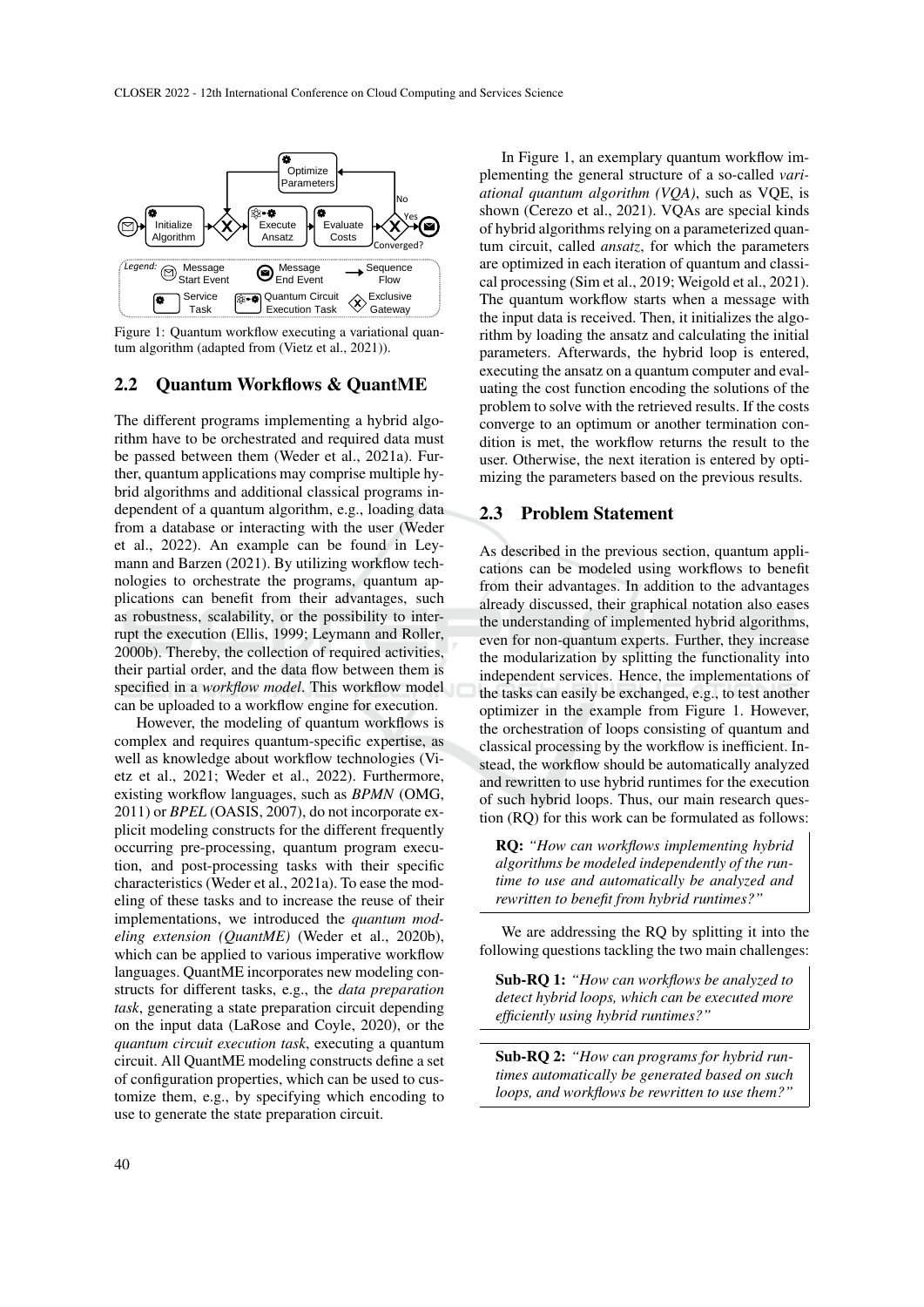

Figure 2: Overview of the method to analyze and rewrite quantum workflows to benefit from hybrid runtimes.

HNC

# 3 QUANTUM WORKFLOW ANALYSIS AND REWRITE

In this section, we present our method to analyze and rewrite quantum workflows to use hybrid runtimes for the execution of hybrid loops. The method consists of six steps, which are discussed in the following subsections. Figure 2 gives an overview of the method and the included steps. Thereby, steps two and three address Sub-RQ 1 and steps four and five Sub-RQ 2.

### 3.1 Workflow Modeling

In the first step, the quantum workflow is modeled, comprising all required quantum and classical tasks, their partial order, and the data flow between them (Leymann and Roller, 2000b; Dumas et al., 2013). In addition to the native modeling constructs of the utilized workflow language, QuantME modeling constructs are used to define the quantum-specific tasks. Although QuantME can be applied to different imperative workflow languages (see Section 2.2), we use the BPMN (OMG, 2011) concepts for all further considerations, as it is widely used and provides a well-known graphical notation. The result of the workflow modeling step is a workflow model orchestrating the tasks of one or multiple hybrid algorithms, as well as additional classical tasks if needed.

# 3.2 Candidate Detection

Next, the quantum workflow is automatically analyzed to detect workflow fragments orchestrating the interleaved execution of quantum and classical processing, which are candidates for an optimized execution using a hybrid runtime. These workflow fragments must satisfy three conditions: (i) They must contain one or more quantum circuit execution tasks, the QuantME modeling construct to execute quantum circuits on a quantum computer (Weder et al., 2020b). Otherwise, no quantum computers are needed, and thus, also a hybrid runtime is not useful. (ii) Furthermore, the workflow fragment must comprise classical processing, e.g., modeled using a script or service task in BPMN. If the workflow fragment only contains quantum processing and no classical programs, the quantum circuits can also be executed using batch processing, and no hybrid runtime is needed. Another optimization for multiple quantum circuit execution tasks can be to concatenate the different quantum circuits into one circuit and execute only this circuit. However, the quantum circuit concatenation leads to an increased depth of the resulting circuit, which can be unsuitable for today's quantum computers (Salm et al., 2020). Thus, a thorough analysis of the circuit, as well as the available quantum computers is required, which we plan to incorporate into the analysis and rewrite method as part of our future work. (iii) Finally, the quantum and classical processing must be executed interleaved multiple times to benefit from hybrid runtimes. Without the interleaved execution, access to a quantum computer using a queue or reserving a time slice is usually sufficient (Vietz et al., 2021). This can either be modeled by several quantum and classical tasks or a loop in the workflow model. As the efficiency gain of hybrid runtimes usually increases with the number of iterations, we restrict the candidates to loops and leave other scenarios as future work. Such loops are typically represented by two corresponding splitting and merging gateways in BPMN, but they can also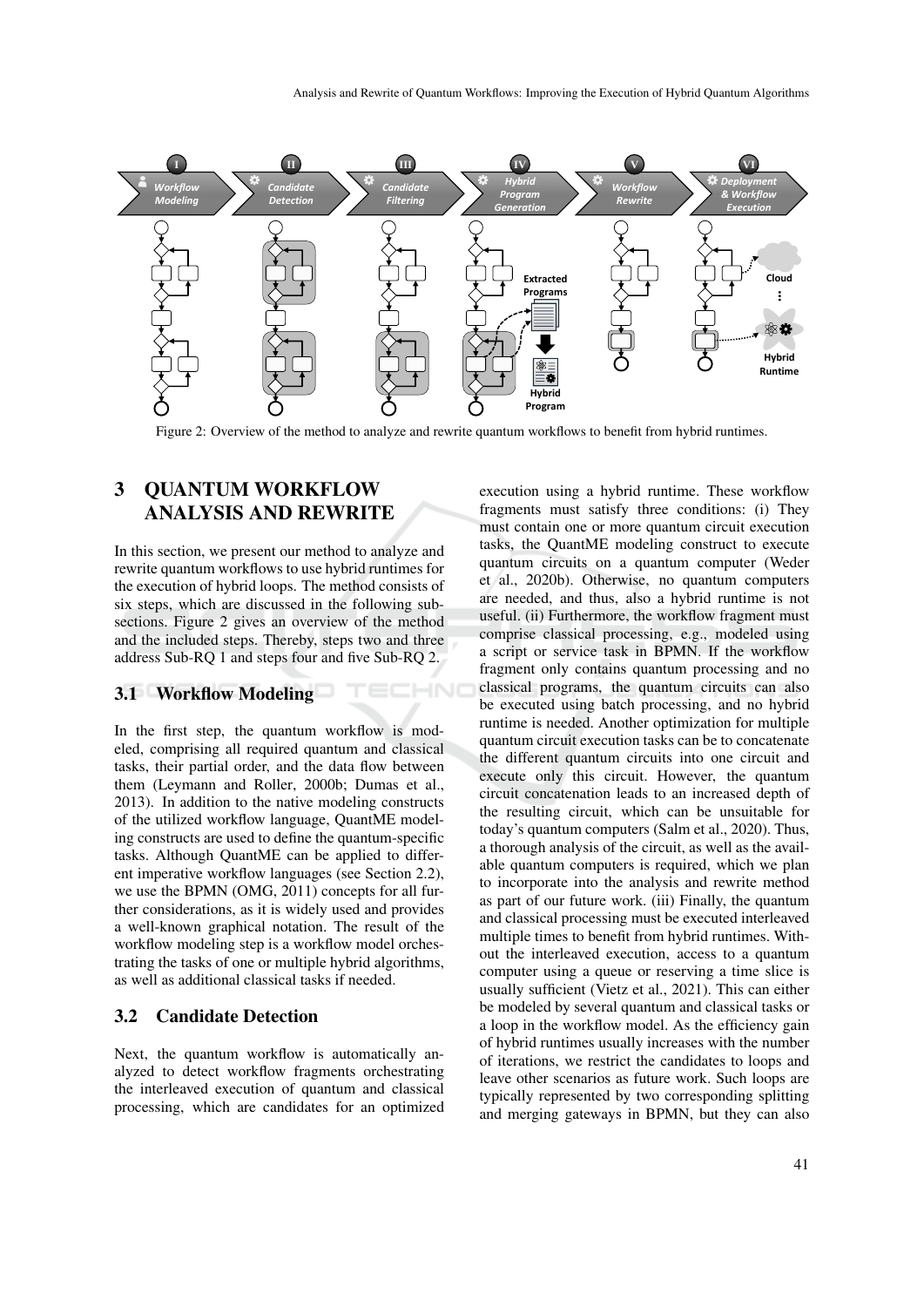be modeled, e.g., as a single gateway or by directly connecting activities using conditional sequence flow.

## 3.3 Candidate Filtering

In this step, the candidates are filtered based on their properties and the characteristics of the hybrid runtimes, as well as their supported hybrid programs. This means the filtering is applied for each available hybrid runtime independently, and different restrictions apply. Thus, a corresponding system supporting the analysis and rewrite method has to be pluginbased and extensible for new hybrid runtime offerings (see Section 4.1). However, the restrictions can be grouped into the following categories, which must be analyzed when adding a new hybrid runtime:

- (1) Programming Language: The set of supported programming languages for the hybrid programs is typically restricted. This also limits the allowed languages of the quantum and classical programs implementing the tasks within the candidates, as they must be merged into the hybrid program. For example, only Python may be allowed for classical and OpenQASM for quantum programs.
- (2) Activity and Task Types: Not all activity and task types allowed by the used workflow language can be represented in a hybrid program. For example, human tasks are not suitable, as they often result in long delays contradicting the idea of hybrid runtimes to have fast iterations between classical and quantum processing. Furthermore, transactions can not be properly handled in hybrid runtimes and are not admitted in optimization candidates. For sub-processes, the candidate filtering has to be applied recursively for all contained modeling constructs. Finally, modeling constructs such as the BPMN call activity invoking other globally defined tasks or workflows can also be handled recursively if their required definitions are accessible for the analysis and rewrite method.
- (3) Events: Similar to task types, not each supported event can be mapped to a hybrid program. While some of the events, such as catching message or signal events, also end up in impractical delays, other events result in technical difficulties when generating the hybrid programs. For example, a throwing compensation event can be mapped to an API call from the hybrid program to the workflow engine executing the workflow to trigger compensation. However, this must then be supported by the hybrid runtime and the workflow engine.
- (4) Gateways: Some of the gateways used in optimization candidates might not be supported by

all available hybrid runtimes. For example, because they are event-based or have global semantics, such as the inclusive gateway in BPMN.

(5) Quantum Computer Provider: Finally, the quantum circuit execution task within the candidate allows specifying a certain provider or even a specific quantum computer to use for the execution of the quantum circuit. Thus, only a hybrid runtime supporting this provider or quantum computer can be used then to execute the hybrid loop.

In addition to this runtime-specific filtering, a general requirement for the rewrite is the availability of the source code for the quantum and classical programs implementing the tasks within the candidates. Otherwise, the generation of a corresponding hybrid program is not possible. This can, e.g., be achieved for script tasks by packaging the scripts with the workflow model or for service tasks by attaching deployment models with the required code to them (Weder et al., 2020a). However, it is usually not possible for services from external providers, e.g., available through a service registry (De, 2017).

Finally, if multiple hybrid runtimes are suitable for a candidate, the user can be asked for a selection, or it is automatically selected based on non-functional requirements, such as costs or trust in the provider.

# 3.4 Hybrid Program Generation

After determining a suitable hybrid runtime for a candidate, the hybrid program implementing the functionality of the workflow fragment is generated (Leymann and Roller, 2000a). For this, the programs corresponding to the tasks of the workflow fragment are extracted. Further, code snippets implementing the functionality of the contained gateways and events are generated. This can be achieved by providing templates for the supported gateways and events and then instrumenting them with the variable parts, e.g., the condition for a gateway (Orban, 2011). Next, the input and output parameters for the hybrid program have to be determined by analyzing the workflow. Thereby, the input parameters of all modeling constructs are collected and then filtered if they are the output of previous modeling constructs within the workflow fragment. Similarly, the output parameters are detected by merging the output parameters of the constructs within the workflow fragment and filtering them if they are not used as input for another construct outside the workflow fragment. Based on the determined input and output parameters, the interface of the hybrid program is created. Finally, the extracted programs and generated code snippets are merged into the hybrid program depending on the sequence flow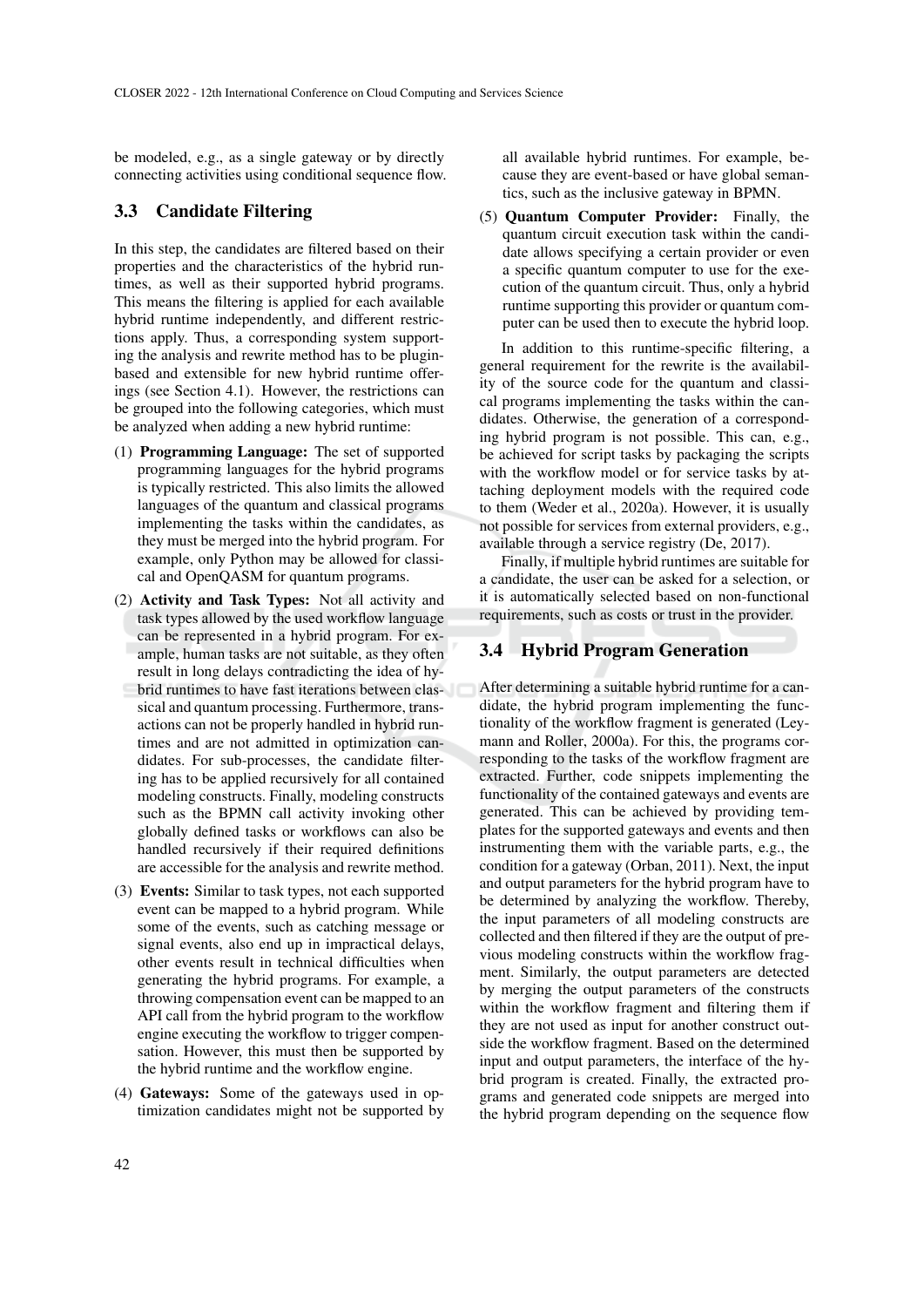of the workflow fragment. Additionally, variables are introduced and passed within the hybrid program to reflect the data flow defined in the workflow fragment.

#### 3.5 Workflow Rewrite

In the fifth step, the workflow is adapted to invoke the hybrid programs generated in the previous step. For this, a new service task is inserted into the workflow model to kick off the execution within the hybrid runtime through the corresponding API. Further, the inand outgoing sequence and data flow of the replaced workflow fragment are redirected to the inserted service task. In the same way, boundary events of the tasks within the workflow fragment can be added to the service task if, e.g., the hybrid runtime supports terminating the execution when an interrupting boundary event is triggered. Otherwise, the rewrite must be aborted to avoid changing the semantics.

In addition, deployment models are automatically generated for each hybrid program. These deployment models are then attached to the service tasks to enable a self-contained packaging of the workflow model and all required data and code (Weder et al., 2020a). In contrast to directly deploying the hybrid programs, this can result in lower costs when deploying them on-demand before the workflow execution.

### 3.6 Deployment & Workflow Execution

In the last step, the required services for the workflow execution that are not always running are deployed. This includes services that are hosted on classical infrastructure, e.g., in the cloud, using an HPC, or a local workstation (Weder et al., 2021a). Further, the deployment of the generated hybrid programs to the hybrid runtimes is performed. For hybrid programs, the created deployment models from the previous step are utilized. All other services can also be deployed automatically if the required deployment models are attached to the activities (Weder et al., 2020a). Depending on the kind of deployment models, different deployment systems can be used, such as *Kubernetes* (CNCF, 2021), *Terraform* (HashiCorp, 2021), or the *OpenTOSCA Container* (Binz et al., 2013). After deploying the services, they are bound to the workflow by updating the endpoint information in the workflow model with the details about the deployed services. Finally, the updated workflow model is uploaded to a workflow engine and can be instantiated.

## 4 PROTOTYPICAL VALIDATION

In this section, we present the system architecture supporting the analysis and rewrite of quantum workflows and discuss our prototypical implementation.

#### 4.1 System Architecture

Figure 3 presents the overall system architecture of our framework. Thereby, the *MODULO framework* (Weder et al., 2021a) to model, transform, and deploy quantum workflows is extended by additional components and services to support the analysis and rewrite method introduced in Section 3. Existing unchanged components are light, expanded components are grey, and newly added components are dark.

The *QuantME Transformation Framework* is a graphical BPMN modeler supporting QuantME, which is based on the Camunda modeler (Camunda, 2021a). It comprises the plugin-based *Workflow Analyzer*, which enables candidate detection and filtering. Thereby, new plugins can be added for a hybrid runtime defining the corresponding restrictions for the filtering (see Section 3.3). The *QuantME Modeler* component enables the graphical modeling of the QuantME and the native BPMN modeling constructs. It was extended to trigger the workflow analysis and rewrite, as well as visualization of found candidates to enable a user selection if multiple hybrid runtimes are suitable. All deployment-related functionality is implemented in the *Deployment Orchestrator*. For this, it uses *Winery* (Kopp et al., 2013), a graphical modeling tool based on the *TOSCA standard* (OA-SIS, 2013), and the *OpenTOSCA Container* (Binz et al., 2013), a TOSCA-compliant runtime, to deploy the required services. Furthermore, it automatically binds the deployed services with the workflow and uploads the workflow model to the *Camunda BPMN Engine* (Camunda, 2021b). The Deployment Orchestrator was extended to create the deployment models for the generated hybrid programs by instrumenting the connected Winery and attaching them to the new service tasks of the rewritten workflow model.

Rewriting quantum workflows after their analysis is done by the new *Workflow Rewriter* component. Thus, it extracts the quantum and classical programs for each candidate and sends them to the *Hybrid Runtime Handlers* (depicted on the left) for each hybrid runtime that was not filtered by the Workflow Analyzer. The Hybrid Runtime Handlers are external components that generate a hybrid program for a certain runtime based on the given quantum and classical programs. This is exemplarily shown by the *Qiskit Runtime Handler* generating hybrid programs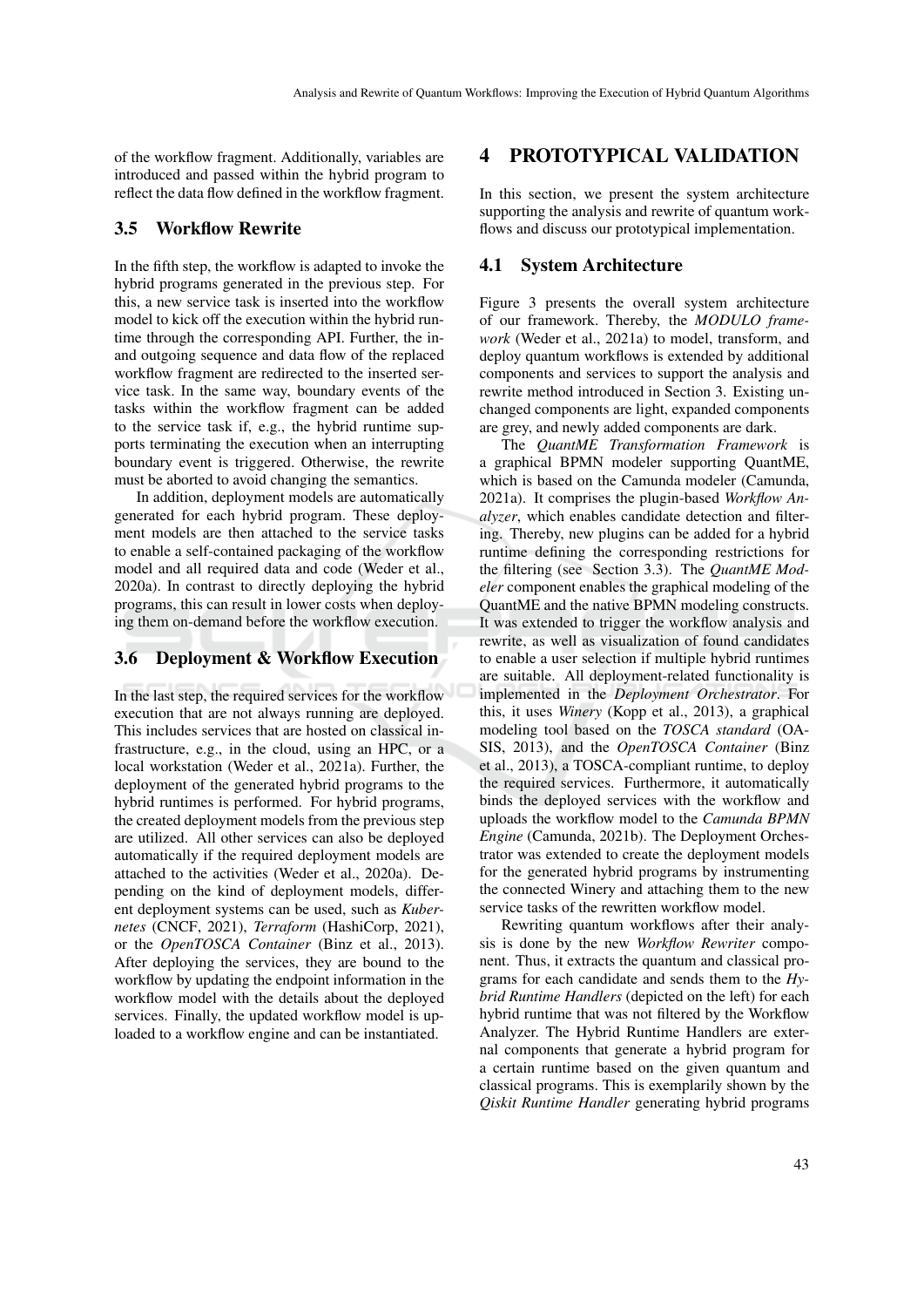CLOSER 2022 - 12th International Conference on Cloud Computing and Services Science



Figure 3: System architecture of the extended MODULO framework.

for Qiskit Runtime (IBM, 2021c) by IBM. The quantum and classical programs are forwarded to the *Input Parser*, which parses the programs to extract the code that must be merged into the hybrid program. Then, the hybrid program is created by the *Hybrid Program Generator*, using the extracted code, as well as the sequence and data flow passed by the Workflow Rewriter. Further, required code snippets implementing the functionality of events and gateways within the workflow fragment are generated based on a *Templates* repository (see Section 3.4). The created hybrid program is sent back to the Workflow Rewriter, adapting the workflow model to trigger its invocation.

Finally, the QuantME Transformation Framework consists of two unchanged components: First, the *QuantME Transformer* enables the transformation of workflow models comprising QuantME modeling constructs to native workflow models (Weder et al., 2020b). This retains the portability of the workflow models and avoids the need to extend existing workflow engines to understand the QuantME modeling constructs. For the transformation, it uses reusable workflow fragments implementing the required functionalities, which are stored as so-called *QuantME Replacement Models (QRMs)* in a corresponding repository. Second, the *QAA Packager* exports workflows with all needed information, e.g., deployment models, code, or data, in a self-contained *quantum application archive (QAA)*. Therefore, only this self-contained archive has to be transferred into the target environment for the workflow execution.

#### 4.2 Prototypical Implementation

The QuantME Transformation Framework is implemented as a desktop application using the *Electron framework*, consisting of a graphical user interface and a Node.js backend. To prove the practical feasibility of our method, we implemented the Qiskit Runtime Handler as an exemplary Hybrid Runtime Handler. However, with the emergence of hybrid runtimes

from different providers, we plan to extend the framework correspondingly. Thereby, the Qiskit Runtime Handler is realized in Python. Our prototypical implementation is publicly available as an open-source project on Github (University of Stuttgart, 2021c).

For the execution of generated hybrid programs, the presented prototype is based on Qiskit Runtime (IBM, 2021c), which is accessible over the quantum cloud offering *IBMQ*. Qiskit Runtime is currently in beta mode. Thus, some restrictions apply to its usage, as well as the supported hybrid programs, which are planned to be resolved in future releases (IBM, 2021d). However, these restrictions also influence the functionality of our prototype. For example, the Qiskit Runtime programs are based on Python, and the execution environment within the runtime only provides a limited set of available dependencies. This means, custom dependencies, e.g., including other optimizers, can currently not be installed. Hence, also the quantum and classical programs within the candidates are not allowed to use such dependencies, and otherwise, the rewrite must be aborted. Another example is that the hybrid programs must only consist of one file. Therefore, all code has to be merged into this file, reducing the understandability. However, we plan to resolve these issues as part of future work once Qiskit Runtime is released with full functionality.

## 5 CASE STUDY

To showcase the practical feasibility of the analysis and rewrite method, we present an exemplary quantum workflow from the domain of the quantum humanities (Barzen, 2021). Thereby, clustering and classification is performed on costume data. The workflow model is shown at the top of Figure 4.

The workflow is instantiated when a request message with the required input is received. For the sake of simplicity, this input contains an URL to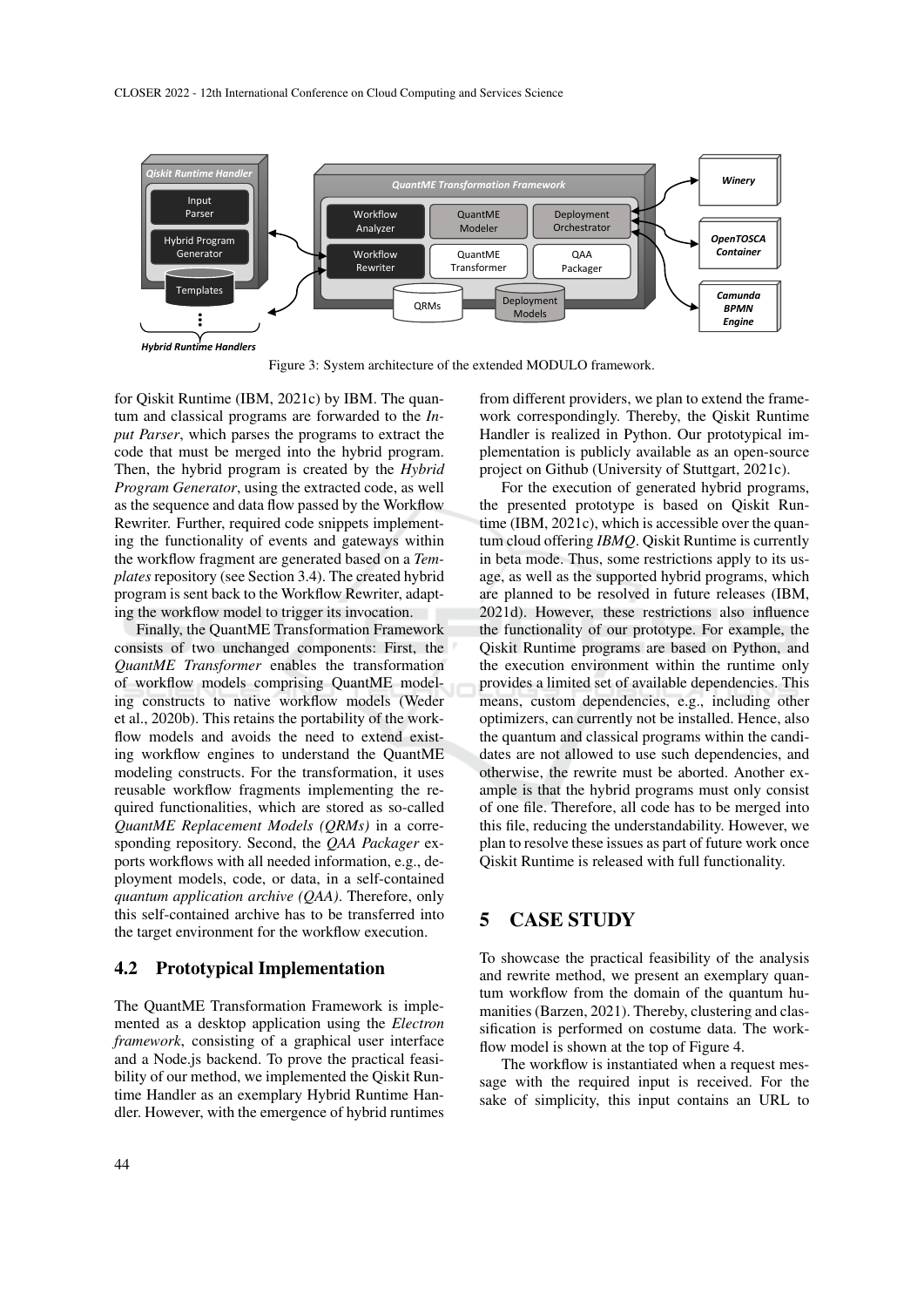

Figure 4: An exemplary quantum workflow comprising two hybrid loops which can be optimized using a hybrid runtime.

the already pre-processed costume data, i.e., categorical data is transformed to numerical data, and the dimension is reduced for the machine learning algorithms (Barzen, 2021). However, these steps can also be included, e.g., as service tasks in the workflow. Next, the clustering starts, whereby the *quantum k-means algorithm* (Khan et al., 2019) is orchestrated by multiple tasks. In the first task, the quantum k-means algorithm is initialized, i.e., the data is loaded from the URL, random initial centroids are chosen, and the quantum circuits for the algorithm are generated. Afterwards, the algorithm enters a hybrid loop, executing the generated quantum circuits on a quantum computer, and calculating the new centroids based on the measurement results in a classical service task. If the difference between the old and new centroids is larger than a given threshold, the quantum circuits are adapted to the new centroids, and the loop is executed again. Once the clustering converges, a classifier is trained based on the results using a *variational quantum support vector machine* (Havlícek ˇ et al., 2019). Thereby, an ansatz (see Section 2.2) and an initial parameterization are generated. Then, the quantum circuit is executed and the parameters theta are optimized based on the results. Furthermore, the cost function is evaluated with the new parameters and if the costs are higher than the threshold 0.2, the loop is entered again. Finally, if the costs are below the threshold, the result can be analyzed in a user task and is returned to the user by the message end event.

When analyzing the workflow using the QuantME Transformation Framework, it detects two hybrid loops as optimization candidates, which are visualized as gray boxes in Figure 4. Thereby, the initialization tasks for the two algorithms are not part of the hybrid loop and are, therefore, also not contained in the candidates. For both candidates, it is checked if they can be optimized using Qiskit Runtime. As the candidates do not contain, e.g., invalid events (see Section 3.4) and the source code is available as part of deployment models attached to the activities, they are not filtered, and the rewriting can be performed. The resulting rewritten workflow is shown at the bottom of Figure 4. Thereby, it comprises five tasks, which are executed in sequence. The two service tasks to initialize the hybrid algorithms, as well as the user task to analyze the results, are unchanged. However, the two remaining service tasks (surrounded by gray boxes) both replace one of the optimization candidates of the original workflow model and invoke the generated hybrid programs instead when they are executed.

The discussed use-case together with a detailed description of how to set up and use the framework can be found on Github (University of Stuttgart, 2021d). Further, a short demonstration video is available on YouTube (University of Stuttgart, 2021a).

# 6 EVALUATION

In this section, we present the results of our evaluation regarding the time required to detect candidates within different workflow models, as well as the generation of the corresponding hybrid programs and the workflow rewrite. Further, we compare the workflow runtime using the original workflow of our case study and the rewritten workflow after applying our method.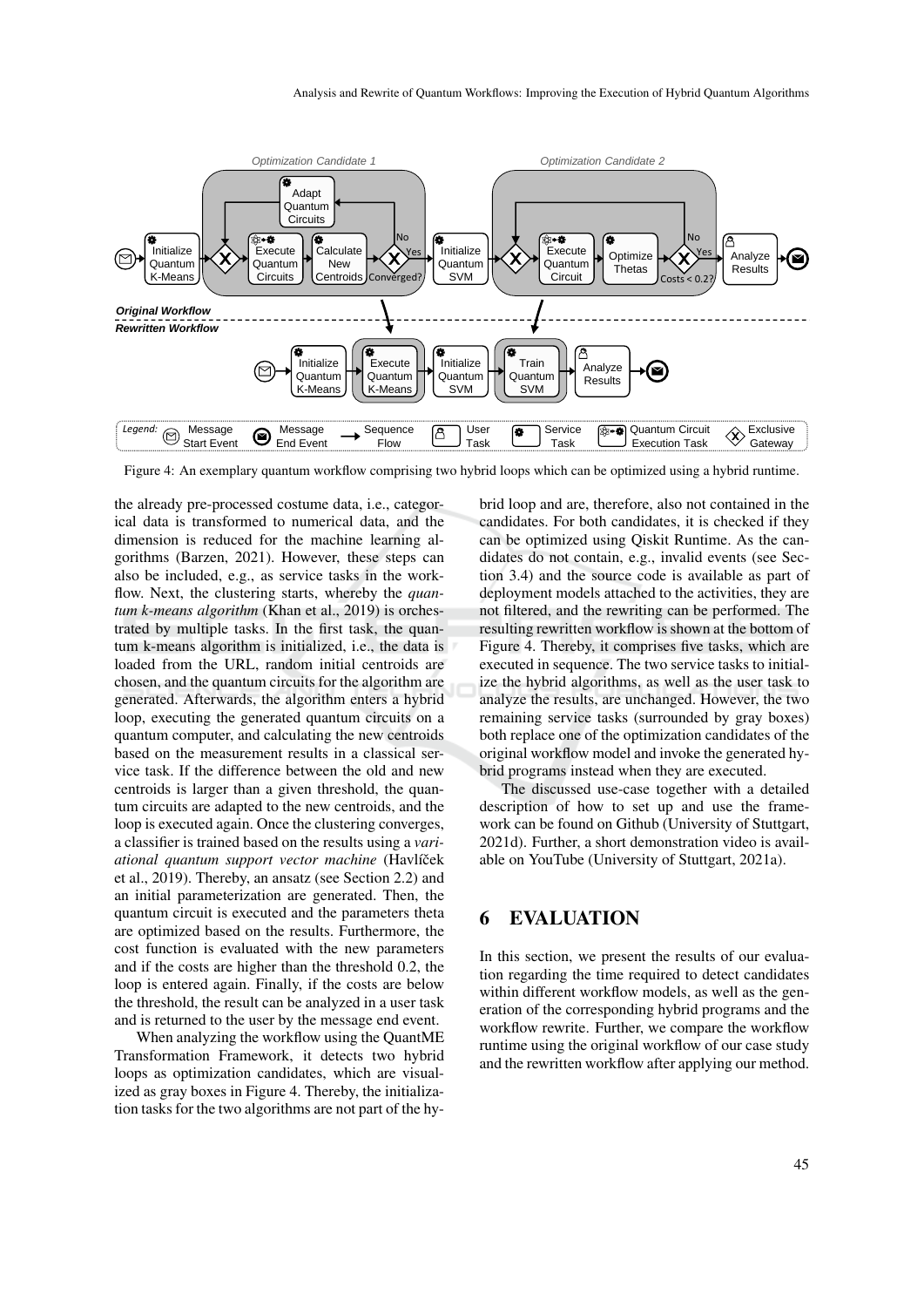| Workflow<br>ID | # Activities | # Candidates | Avg. Activities<br>per Candidate | Candidate<br><b>Detection</b> | <b>Program Generation</b><br>& Rewrite |
|----------------|--------------|--------------|----------------------------------|-------------------------------|----------------------------------------|
|                |              |              | 2.5                              | 0.30 s                        | 108.00 s                               |
|                | 50           |              | 2.5                              | $0.44$ s                      | 108.60 s                               |
|                | 50           |              | 2.5                              | $0.48$ s                      | 219.67 s                               |
|                | 50           |              | 2.5                              | 0.75 s                        | 323.45 s                               |
|                | 50           |              |                                  | 0.40 s                        | 314.54 s                               |
|                | 50           |              |                                  | 0.59 s                        | 631.51 s                               |
|                | 50           |              |                                  | 0.73 s                        | 929.19 s                               |

Table 1: Runtime Evaluation of the Analysis and Rewrite Method.

# 6.1 Runtime of the Analysis and Rewrite Method

To evaluate the performance of our analysis and rewrite method, we modeled seven differently sized workflow models. Table 1 shows the required time to detect the candidates, as well as the time to generate the hybrid programs and rewrite the workflows for the different scenarios. Thereby, the workflow models are characterized by three attributes: (i) the number of activities within the workflow model, (ii) the number of candidates that can be detected, and (iii) the average activities per candidate. The number of activities increases the search space for the candidate detection and can influence the required time. Furthermore, the number of candidates corresponds to the number of hybrid programs that have to be generated for a workflow model. The program generation time also depends on the number of activities per candidate, as these programs have to be analyzed and merged into the hybrid program. Finally, the language and length of the different programs, i.e., their lines of code, have an impact on this step. Thus, we use Python programs with a similar length of around 200 lines of code to implement the activities for all workflow models. Thereby, the target hybrid runtime for the program generation is Qiskit Runtime.

The first workflow model in Table 1 is the case study presented in Section 5. As shown in Figure 4, the workflow model contains 8 activities and 2 candidates. Further, one of the candidates comprises 3 and the other 2 activities, leading to an average number of activities per candidate of 2.5. The workflow with ID 2 extends this workflow with additional activities, which are not related to the execution of hybrid algorithms. Thereby, the candidate detection for workflow 2 requires slightly more time than for workflow 1 because of the increased search space. In contrast, the time for the program generation and workflow rewrite is almost equal due to the same number and size of the candidates. As the time for the analysis is negligible compared to the program generation and rewriting, all further workflow models add additional candidates or adapt their size but do not change the overall number of activities. Thus, workflow 3 and 4 add two candidates each but retain their average size. It can be seen that the time for the program generation and rewrite grows linearly with the number of candidates. The reason for this is the sequential processing of the candidates in the current prototype. However, this can be parallelized in the future to improve the performance when rewriting workflows with a large number of candidates. Finally, for workflow 5 to 7, the average number of activities per candidate is increased from 2.5 to 5. Similar to workflows 2 to 4, the time increases linearly with the number of candidates. However, when doubling the average activities per candidate, the required time grows approximately by a factor of 2.9. The reason for this is that in addition to the doubled lines of code to analyze and merge, the determination of the interface of the resulting hybrid program and the sequence and data flow between the different program parts gets more complicated.

In general, the required initial time to analyze and rewrite a quantum workflow is rather short compared to the assumed runtime of large workflows, which often takes multiple hours, days, or even years (Leymann and Roller, 2000b). Furthermore, the analysis and rewrite must only be performed once, and then, the workflow can be executed multiple times.

The presented measurements were performed on a computer running Windows 11 64-bits with an Intel(R) Core(TM) i7-8565U CPU @ 1.80GHz processor and 40 GB of RAM. Thereby, the median based on 50 measurements for each workflow is calculated. The collected raw data of each measurement is available on Github (University of Stuttgart, 2021b).

#### 6.2 Workflow Runtime Comparison

In the following, we compare the time to execute the workflow presented as case study in Section 5 before and after applying our method. For this, Qiskit Runtime was used as the hybrid runtime to execute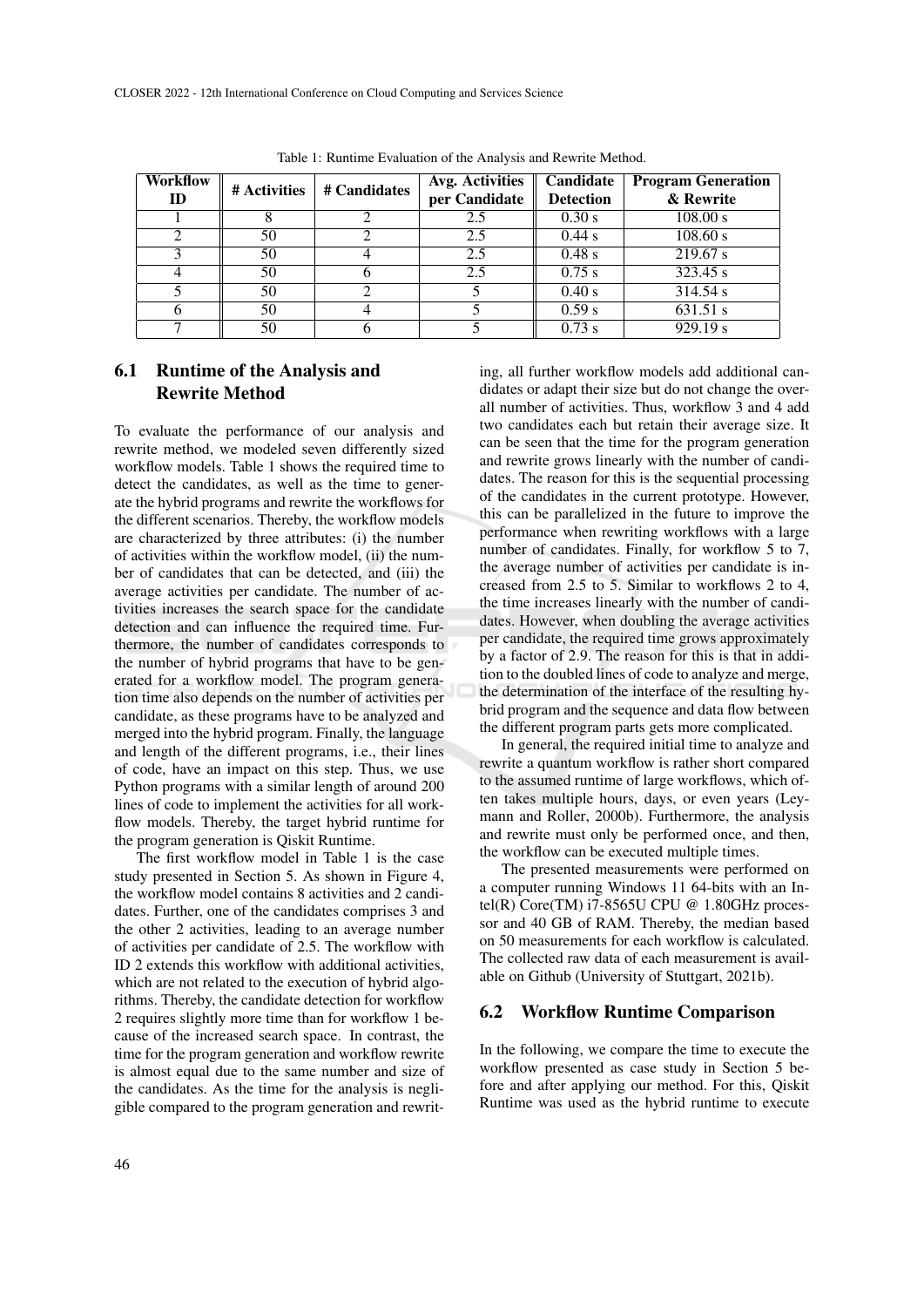the hybrid programs of the rewritten workflow. Furthermore, *ibmq\_lima* was the target quantum computer for both the hybrid programs and the quantum programs of the original workflow. Thereby, we executed both workflows ten times, leading to a median execution time for the original workflow of 9617 s and the rewritten workflow of 2634 s. The queue of the quantum computer was empty during our execution. Therefore, the quantum programs of the original workflow were not required to wait in the queue until other jobs were completed. This means the accomplished speed-up is solely achieved by the optimized execution and reduced latency of Qiskit Runtime. Other jobs in the queue can further increase the speed-up. In both cases, the workflow engine was executed on the computer described in the previous subsection. Finally, also the required classical programs were executed on this computer. As part of our future work, we plan to further evaluate the achieved speedup by executing various workflow models and utilizing different quantum computers and hybrid runtimes.

# 7 DISCUSSION

In the following, we discuss how the detection of suitable workflow fragments can be improved and how different kinds of runtimes can be incorporated into the presented method. Further, the problem of monitoring and analyzing rewritten workflows, as well as automated quantum computer selection, are explored.

In addition to the hybrid runtimes discussed in Section 2.1, a set of different pre-build runtimes is expected to evolve, as, e.g., announced by IBM (IBM, 2021b). These runtimes could, for example, incorporate a workflow engine or an HPC in combination with quantum computers. Hence, they can be integrated into our method by adding corresponding detection and filtering rules. Further, the required software artifacts, such as sub-workflows executed within the runtime, must then be generated automatically.

The candidate detection and filtering are currently only based on the structure of the workflows and the characteristics of the hybrid runtimes. However, this can be improved by attaching policies and non-functional requirements to the workflow activities (Di Penta et al., 2006). They then have to be taken into account for the candidate detection and filtering, as well as the selection of a concrete runtime to use. Such policies could, e.g., define that the execution time for a certain task or sub-process is especially important or that it comprises confidential data that is not allowed to be transferred to specific providers. Another example would be to annotate that a certain algorithm uses so-called *warm starting* (Egger et al., 2021), which requires elaborated classical pre-processing, indicating that a runtime combining an HPC and a quantum computer is preferable.

Due to the inherently probabilistic nature of quantum computing, it is of vital importance to collect as detailed information as possible about quantum applications and their execution (Weder et al., 2021c; Leymann and Barzen, 2020). This information helps to find the origins of errors, as well as to increase reproducibility and understandability. The systematic and automated collection and analysis of such information are referred to as *provenance* (Herschel et al., 2017). In the workflow domain, it is used to enable the monitoring of running workflow instances and to store it in the long-term in the so-called *audit trail* (Waters et al., 2004). This audit trail can then be analyzed to, e.g., improve the workflow models. However, the rewrite of the workflow complicates the monitoring and analysis, as the workflow model then only contains one task hiding all details instead of the whole hybrid loop. Hence, to overcome this issue, we plan to provide *provenance views* in the workflow engine as part of future work, enabling to switch between the rewritten and original workflow model for monitoring and analysis. This comes with additional challenges, such as extracting intermediate data during the hybrid program execution to support the live monitoring.

By defining a provider or even a specific quantum computer to use in quantum circuit execution tasks, the rewrite possibilities are restricted, as only corresponding hybrid runtimes can be used then (see Section 3.3). Thus, this should be avoided if not needed due to non-functional requirements, e.g., the trust in the provider. Then, the rewrite can be performed for an arbitrary suitable hybrid runtime, and the concrete quantum computer to use can be selected from the set of quantum computers available through the hybrid runtime. For this selection, tools, such as the *NISQ Analyzer* (Salm et al., 2020), can be used, analyzing the quantum circuit and quantum computer properties and selecting a suitable one for the execution.

# 8 RELATED WORK

Different research works propose methods and tools to analyze and rewrite workflow models during design time, as well as dynamically adapting them during runtime, which are discussed in this section.

Bucchiarone et al. (2012) introduce an approach to model abstract tasks with annotated goals, preconditions, and effects and dynamically replace them with fine-grained workflow fragments. Mundbrod et al.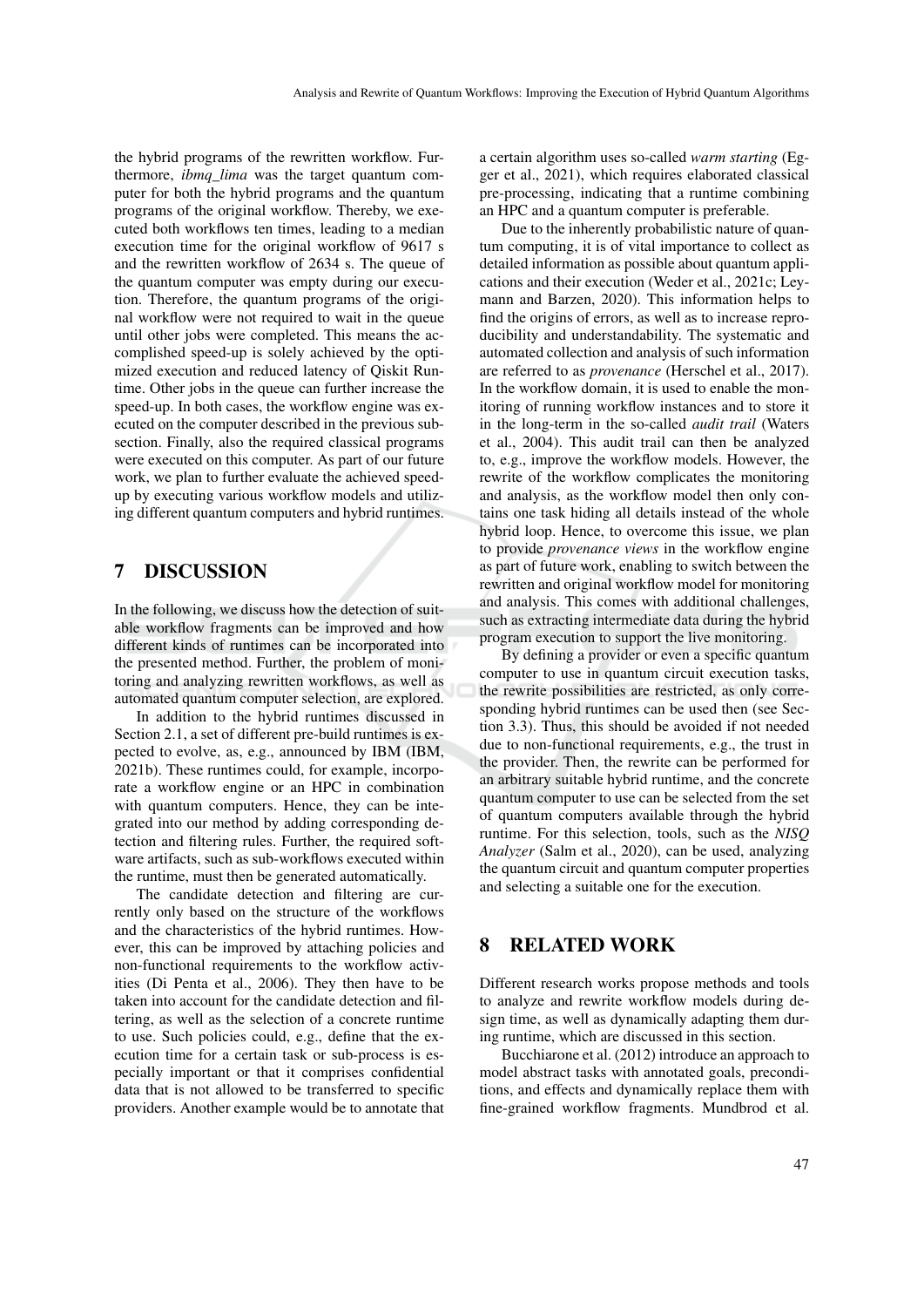(2015) present a method to rewrite workflows by injecting workflow fragments depending on the context, e.g., the available resources for a computation. Képes et al. (2016) describe a similar approach to dynamically select a workflow fragment for a required operation depending on the current situation. In contrast, we transform from the fine-grained workflow model to a more abstract one. Furthermore, we do not use available workflow fragments with the corresponding implementations but generate the required programs automatically based on the rewritten workflow. Cohen-Boulakia et al. (2012) present a method to rewrite scientific workflows to satisfy so-called series-parallel structures enabling efficient processing of provenance data. They also do not generate new programs but only rearrange vertices in the graph representing the scientific workflow. Furthermore, different approaches create new workflow models or adapt existing ones based on the audit trail using process mining (Agrawal et al., 1998; Van Der Aalst, 2012).

*AristaFlow* (Rinderle-Ma and Reichert, 2010) is a so-called adaptive workflow engine supporting the adaptation of running workflow instances. Furthermore, it enables their migration to new versions of the instantiated workflow model. Another example of such an adaptive workflow engine is *Agent-Work* (Müller et al., 2004). Instead of modeling all required alternative sequence flows, it automatically adapts the workflows in exception cases by adding or removing activities. However, for both workflow engines, extensions are required to support the presented workflow analysis and rewrite method. Thus, this reduces the portability of the workflows, which is avoided in our approach by rewriting the workflow before transferring it into the target environment and uploading it to a workflow engine. In previous work (Weder et al., 2021b), we introduced an approach to automatically select a suitable quantum computer for the execution of quantum circuits during runtime. For this, the required services are automatically deployed, and the workflow is adapted to invoke them. In future work, we plan to integrate our analysis and rewrite method with this approach. However, conducting the method at workflow runtime requires generating the hybrid programs, which can result in impractical delays for time-critical use cases. Therefore, the user can decide if the rewrite during design or runtime is more suitable depending on the use case.

# 9 CONCLUSION & FUTURE WORK

Today's quantum applications are typically hybrid, comprising quantum and classical programs. Thus, the different programs have to be orchestrated and required data must be passed between them. By using workflow technologies to model these applications, one can benefit from their robustness, scalability, and automated error handling. Additionally, they can ease the understanding by providing a graphical notation. However, for the execution of hybrid loops, conducting quantum and classical programs multiple times, the orchestration using workflows is inefficient due to the increased latency and potential queuing times. Instead, hybrid runtimes can be used, deploying the quantum and classical programs closely together, and optimizing their communication. In this paper, we introduced a method to analyze quantum workflows to detect hybrid loops, that can benefit from hybrid runtimes. Furthermore, hybrid programs are automatically generated based on these loops, and the workflow is rewritten to invoke them instead of orchestrating the loops. To validate the practical feasibility of our approach, we presented a prototypical implementation, a case study showing an exemplary quantum workflow and how it is analyzed and rewritten, and an evaluation of the required time to conduct our method, as well as a runtime comparison of a workflow before and after applying our method.

In future work, we will evaluate how intermediate information about hybrid program executions can be extracted from the hybrid runtimes to enable live monitoring in the workflow engine using provenance views. Additionally, we want to extend the detection and filtering steps by taking into account additional non-functional requirements. Once new hybrid runtimes are offered, we plan to incorporate them into our presented analysis and rewrite framework. Finally, we will further evaluate our method, as well as the resulting speed-ups, using different workflow models.

## ACKNOWLEDGEMENTS

The authors would like to thank the German Research Foundation (DFG) for financial support of the project within the Cluster of Excellence in *Simulation Technology* (EXC 2075) at the University of Stuttgart. This work was partially funded by the BMWK project *PlanQK* (01MK20005N) and the project *SEQUOIA* funded by the Baden-Wuerttemberg Ministry of the Economy, Labour and Housing.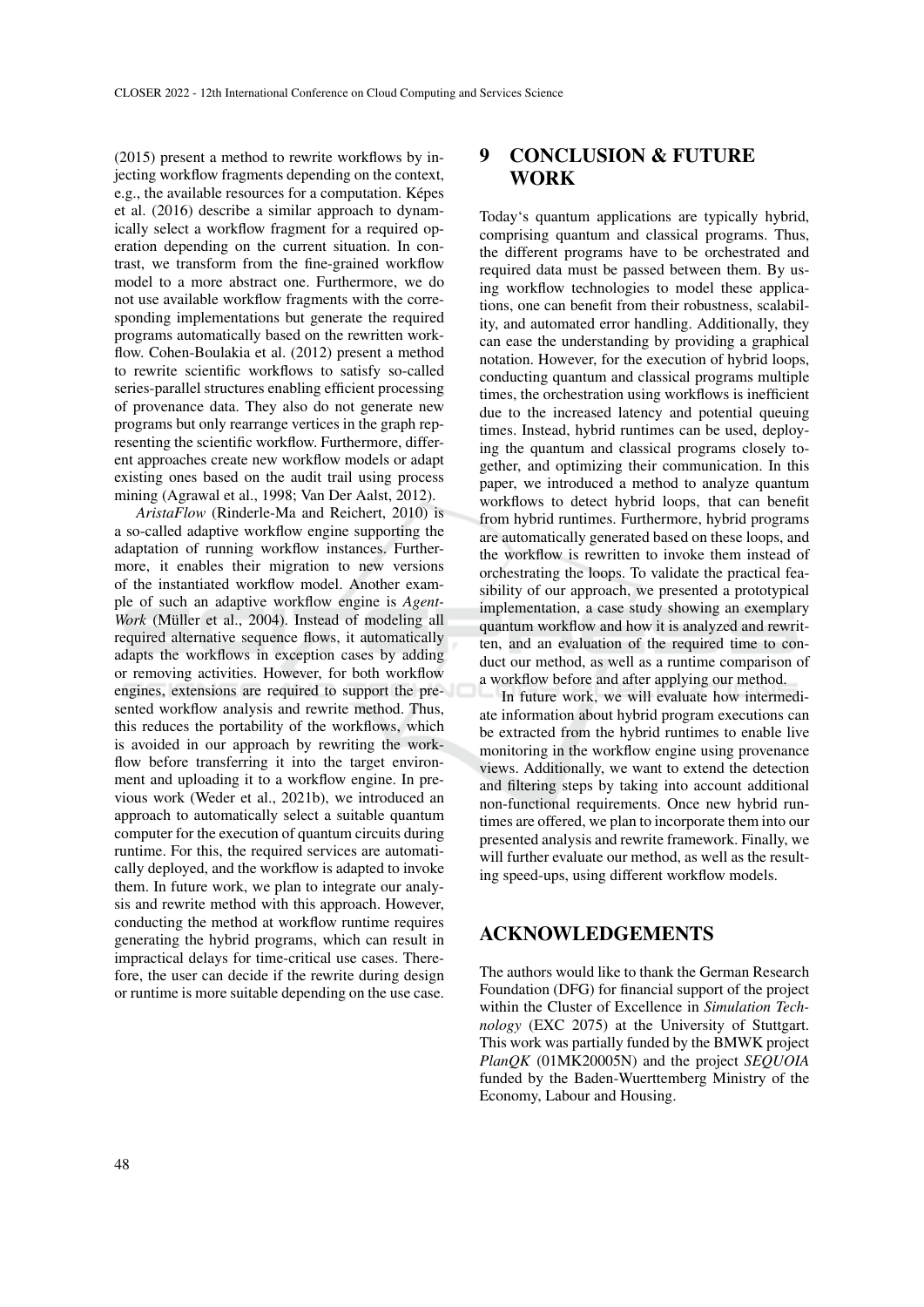## REFERENCES

- Agrawal, R., Gunopulos, D., and Leymann, F. (1998). Mining Process Models from Workow Logs. In *International Conference on Extending Database Technology*, pages 467–483. Springer.
- AWS (2021). Introducing Amazon Braket Hybrid Jobs – Set Up, Monitor, and Efficiently<br>
Run Hybrid Ouantum-Classical Workloads. Run Hybrid Ouantum-Classical https://aws.amazon.com/de/blogs/aws/introducingamazon-braket-hybrid-jobs-set-up-monitor-andefficiently-run-hybrid-quantum-classical-workloads.
- Barzen, J. (2021). From Digital Humanities to Quantum Humanities: Potentials and Applications. In *Quantum Computing in the Arts and Humanities*. Springer. arXiv:2103.11825.
- Binz, T., Breitenbücher, U., Haupt, F., Kopp, O., Leymann, F., Nowak, A., and Wagner, S. (2013). OpenTOSCA - A Runtime for TOSCA-based Cloud Applications. In *Proceedings of the 11th International Conference on Service-Oriented Computing (ICSOC)*, pages 692– 695. Springer.
- Bucchiarone, A., Marconi, A., Pistore, M., and Raik, H. (2012). Dynamic Adaptation of Fragment-based and Context-aware Business Processes. In *Proceedings of the 19th International Conference on Web Services (ICWS)*, pages 33–41. IEEE.
- Camunda (2021a). Camunda BPMN Modeler. https:// camunda.com/products/camunda-bpm/modeler.<br>Camunda (2021b). Camunda BPMN Workflow
- Camunda BPMN Workflow Engine. https://camunda.com/products/camunda-bpm/ bpmn-engine.
- Cerezo, M., Arrasmith, A., Babbush, R., Benjamin, S. C., Endo, S., Fujii, K., et al. (2021). Variational Quantum Algorithms. *Nature Reviews Physics*, pages 1–20.
- CNCF (2021). Kubernetes. https://kubernetes.io.
- Cohen-Boulakia, S., Froidevaux, C., and Chen, J. (2012). Scientific Workflow Rewriting while Preserving Provenance. In *Proceedings of the 8th International Conference on E-Science*, pages 1–9. IEEE.
- De, B. (2017). Api Management. In *API Management*, pages 15–28. Springer.
- Di Penta, M., Esposito, R., Villani, M. L., Codato, R., Colombo, M., and Di Nitto, E. (2006). WS Binder: a Framework to enable Dynamic Binding of Composite Web Services. In *Proceedings of the 2006 international workshop on Service-oriented software engineering*, pages 74–80.
- Dumas, M., La Rosa, M., Mendling, J., and Reijers, H. A. (2013). *Fundamentals of Business Process Management*, volume 1. Springer.
- Eder, J. and Liebhart, W. (1996). Workflow Recovery. In *Proceedings of the International Conference on Cooperative Information Systems*, pages 124–134. IEEE.
- Egger, D. J., Mareček, J., and Woerner, S. (2021). Warmstarting quantum optimization. *Quantum*, 5:479.
- Ellis, C. A. (1999). Workflow Technology. *Computer Supported Cooperative Work, Trends in Software Series*, 7:29–54.
- Farhi, E., Goldstone, J., and Gutmann, S. (2014). A Quantum Approximate Optimization Algorithm. *arXiv:1411.4028*.
- Harrow, A. W., Hassidim, A., and Lloyd, S. (2009). Quantum Algorithm for Linear Systems of Equations. *Physical review letters*, 103(15):150502.
- HashiCorp (2021). Terraform. https://www.terraform.io.
- Havlíček, V., Córcoles, A. D., Temme, K., Harrow, A. W., Kandala, A., Chow, J. M., and Gambetta, J. M. (2019). Supervised learning with quantum-enhanced feature spaces. *Nature*, 567(7747):209–212.
- Herschel, M., Diestelkämper, R., and Ben Lahmar, H. (2017). A Survey on Provenance: What for? What Form? What from? *The VLDB Journal*, 26(6):881– 906.
- IBM (2021a). IBM Quantum delivers 120x speedup of quantum workloads with Qiskit Runtime. https:// research.ibm.com/blog/120x-quantum-speedup.
- IBM (2021b). IBM's roadmap for building an open quantum software ecosystem. https://research.ibm.com/ blog/quantum-development-roadmap.
- IBM (2021c). Qiskit Runtime. https://github.com/ Qiskit-Partners/qiskit-runtime.
- IBM (2021d). Qiskit Runtime Documentation. https://qiskit.org/documentation/partners/qiskit\_ runtime/tutorials/sample\_vqe\_program/qiskit\_ runtime\_vqe\_program.html.
- Kandala, A., Mezzacapo, A., Temme, K., Takita, M., Brink, M., Chow, J. M., and Gambetta, J. M. (2017). Hardware-efficient variational quantum eigensolver for small molecules and quantum magnets. *Nature*, 549(7671):242–246.
- Karalekas, P. J., Tezak, N. A., Peterson, E. C., Ryan, C. A., da Silva, M. P., and Smith, R. S. (2020). A quantumclassical cloud platform optimized for variational hybrid algorithms. *Quantum Science and Technology*, 5(2).
- Képes, K., Breitenbücher, U., Sáez, S. G., Guth, J., Leymann, F., and Wieland, M. (2016). Situation-Aware Execution and Dynamic Adaptation of Traditional Workflow Models. In *Proceedings of the 5th European Conference on Service-Oriented and Cloud Computing (ESOCC)*, pages 69–83. Springer.
- Khan, S. U., Awan, A. J., and Vall-Llosera, G. (2019). K-Means Clustering on Noisy Intermediate Scale Quantum Computers. *arXiv:1909.12183*.
- Kopp, O., Binz, T., Breitenbücher, U., and Leymann, F. (2013). Winery – A Modeling Tool for TOSCA-based Cloud Applications. In *Proceedings of the 11th International Conference on Service-Oriented Computing (ICSOC)*, pages 700–704. Springer.
- LaRose, R. (2019). Overview and Comparison of Gate Level Quantum Software Platforms. *Quantum*, 3.
- LaRose, R. and Coyle, B. (2020). Robust data encodings for quantum classifiers. *Physical Review A*, 102(3):032420.
- Leymann, F. (1995). Supporting Business Transactions via Partial Backward Recovery In Workflow Management Systems. In *Datenbanksysteme in Büro, Technik und Wissenschaft*, pages 51–70. Springer.
- Leymann, F. and Barzen, J. (2020). The bitter truth about gate-based quantum algorithms in the NISQ era. *Quantum Science and Technology*, 5(4).
- Leymann, F. and Barzen, J. (2021). Hybrid Quantum Applications Need Two Orchestrations in Su-